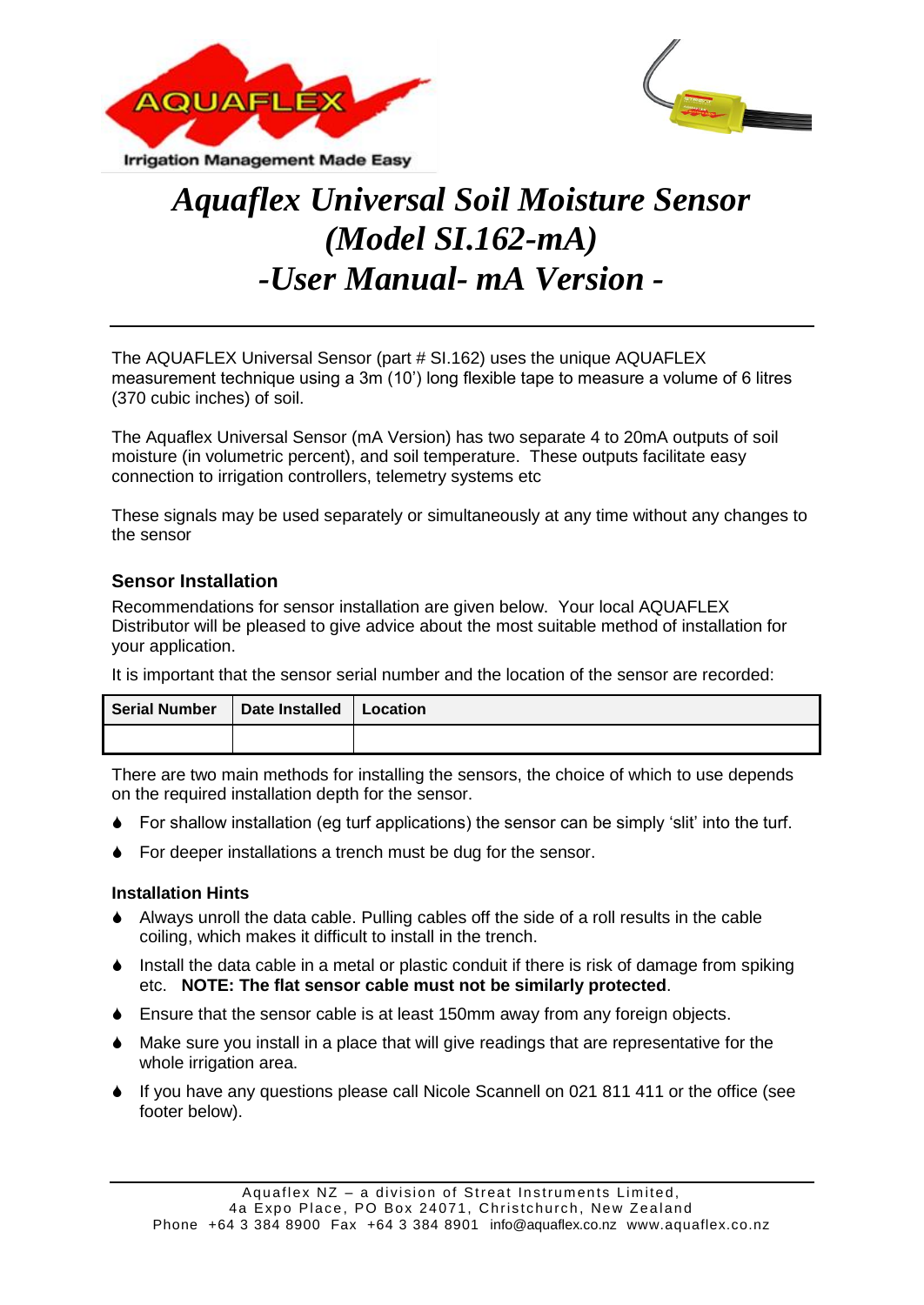#### **Shallow Installations** (e.g. Turf)

- 1. Select and mark the position of the sensor with a string line. **Position the sensor where it can be easily located in future** – e.g. on a marker line on a sports field or in a position on a golf green marked by sight markers (e.g. between two known points).
- 2. **Note:** If the soil is sandy, it is easier to install the sensor when the soil is wet, because it holds together better.
- 3. With a turf cutter or sharp, flat blade, carefully cut a slit in the turf.
- 4. Carefully insert the sensor into the slit to the desired depth. Note: The sensor must be installed on its edge.
- 5. For the electronics block at the end of the sensor, carefully peel back sufficient turf to create a slightly larger and deeper cavity in which to bury the block. Fold the turf back.
- 6. Gently push from behind each side of the slit to close it. Pack from the sides to recreate original density and remove air pockets.
- 7. Repair and smooth as necessary.
- 8. Apply a liberal amount of irrigation/water to allow the sensor to bed in and remove air pockets.
- 9. Run the data cable in a slit or trench to the desired location (e.g. an Adcon Telemetry add IT 720 Wireless Sensor Interface).

**Note:** ensure that the cable is buried deep enough to avoid damage during maintenance.



Run string line and cut a slit in turf Push sensor to desired depth





Completed Installation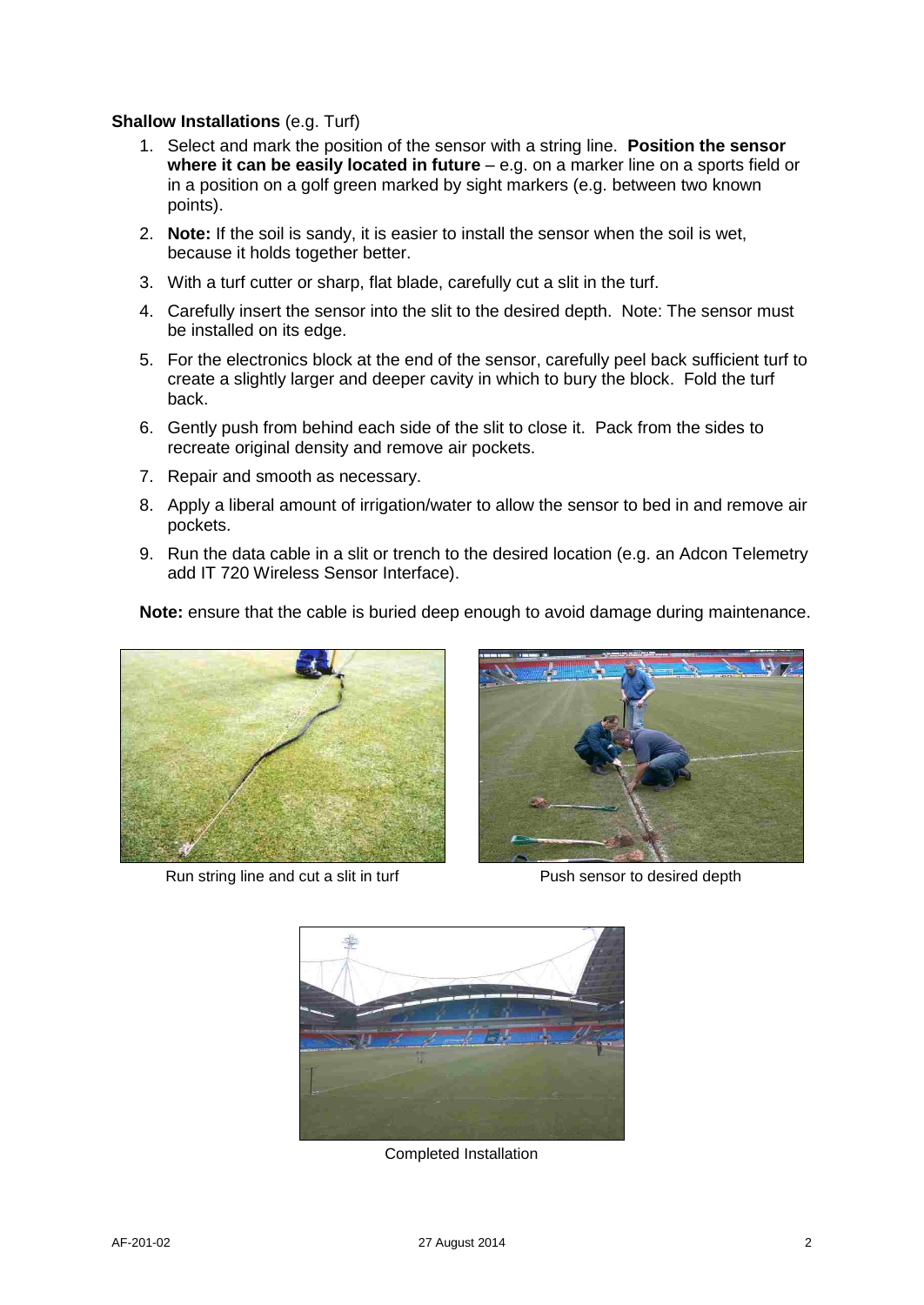#### **Deeper Installations** (e.g. Agriculture or Vineyard)

**If you have any questions please call Nicole Scannell on 021 811 411 or the office.** Make sure you install in a place that will give readings that are representative for the whole irrigation area.

Please note that we now recommend that the Aquaflex data cable is installed 90 degrees from the fence line and the Aquaflex sensor runs parallel with the fence. (See Figure 1.0 below).



#### **Figure 1.0 Aquaflex Installation Diagram**

#### **Installing the data cable**

- 1. Dig a data cable trench 400-500 mm deep from the base of the post out into the paddock. This trench may be 3 metres, 10 meters or 20 metres long depending on the length of data cable supplied with the Aquaflex. Remove the turf and place on one side of the trench and the soil on the opposite side.
- 2. Plug the sensor(s) into the telemetry unit and lay the data cable in the bottom of the trench and cover it with soil. Compact down with feet as you go so that the cable is flat and straight along the bottom of the trench.
- 3. Use the cable ties to keep the data cable against the post so that cows or other animals don't chew it.
- 4. Near the AQUAFLEX end leave the ditch open as it is easier to install the AQUAFLEX with flexibility in the data cable.

#### **Installing the Upper Aquaflex Sensor**

Refer to Figure 1 for the location of the trench for the Upper Sensor.

When digging the data cable trench take note of how deep the topsoil is and where the majority of the roots are.

The top sensor should only be installed within the majority of the root zone and within the topsoil – as a general rule we install the sensor to 300 mm at the deepest. This removes the effect that a sub soil with different water holding capacity can have on the moisture measurement as the Aquaflex takes an average over the whole sensor.

1. Lay a plastic sheet or similar alongside the area where the trench is being dug. Dig out the turf and lay on the opposite side from the plastic sheet. If soil is falling from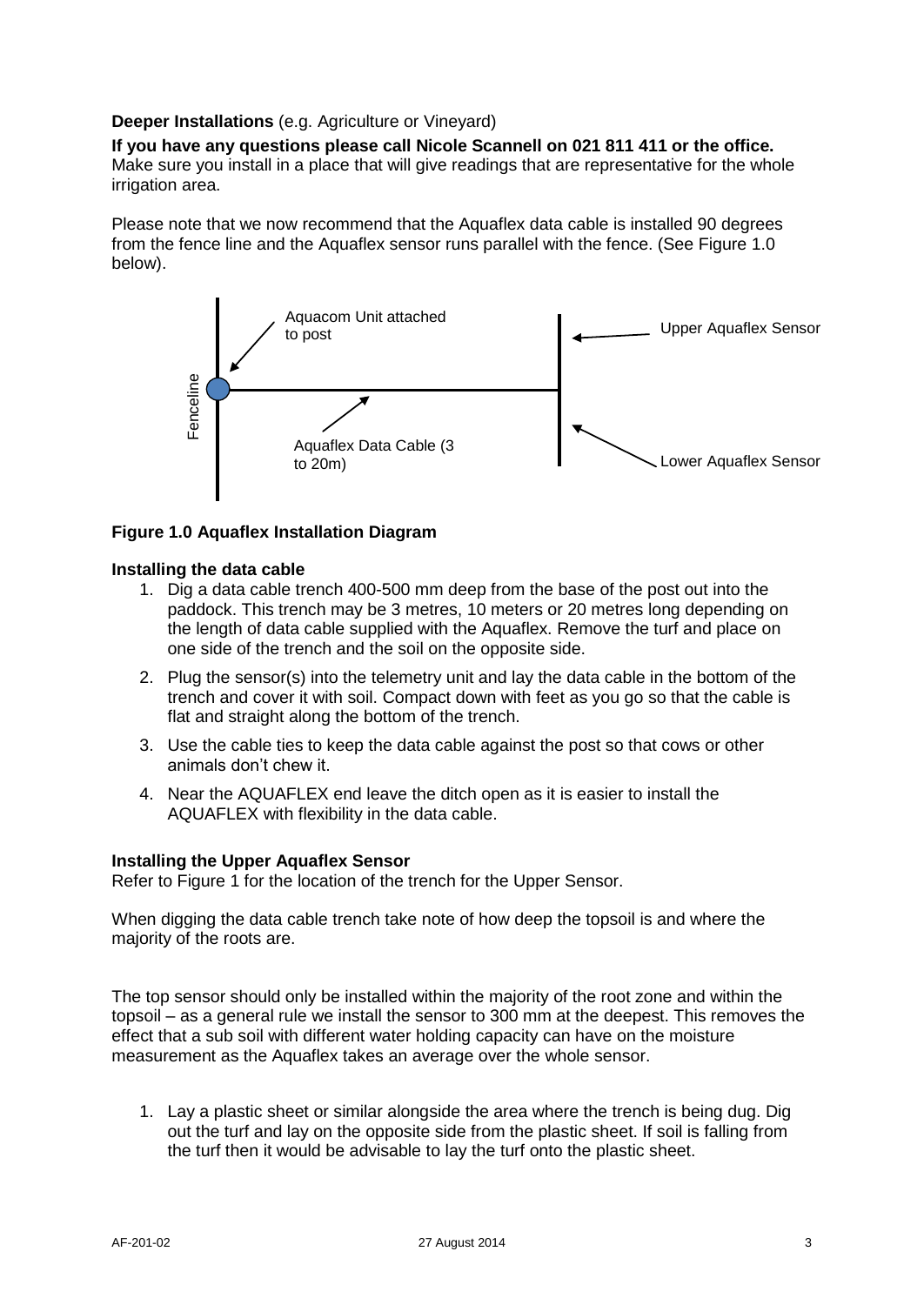- 2. Start at the shallow (box end). Dig down to 50mm. The box contains the thermometer so needs to sit at 100 mm depth to give a standard temperature reading.
- 3. Remembering to remove and place the soil in its natural layers/horizons on the plastic sheet, dig a sloping trench down to the bottom of the topsoil across the 3 metre length of the Aquaflex Sensor.



- 4. Once the trench has been dug make sure that the bottom of the ditch is on an even slope.
- 5. Lay the Aquaflex Sensor down in the middle of the trench. One person holding the box end and the other laying the Aquaflex Sensor down to the far end. The Aquaflex Sensor is installed on the edge (so that water cannot sit on the top of the sensor).
- 6. Make sure you apply the right layer of soil and stones in the appropriate place. Move the soil around before packing it down to ensure any air gaps have been filled in by loose aggregates.
- 7. Pack tightly with either your feet or post hole rammer depending on the surrounding soil profile – you want the soil to return to its original density as best as possible. Make sure that you don't ram or stand on the Aquaflex as it may bend over or damage it.
- 8. Stones are to be replaced in the trench as best as possible, directly beside or on the sensor is not advised due to air gaps and possible sensor damage, place the stones in the trench where they will not cause damage to the sensor with compaction.
- 9. Insert a paver at each end of the Aquaflex sensor (put 200 mm further out than the 'real' end)

Also Streat Instruments insert a sticker diagram of where the sensor is on the inside the radio telemetry box so that the farmer can easily identify where the sensor is.

# **Installing the lower sensor** (If one has been purchased)

Refer to Figure 1 for the location of the trench for the Lower Sensor (in the opposite direction to where the Upper Sensor is installed from the end of the data cable trench).

- 1. Lay a plastic sheet or similar alongside the area where the trench is being dug. Dig out the turf and lay on the opposite side from the plastic sheet. If soil is falling from the turf then it would be advisable to lay the turf onto the plastic sheet.
- 2. Dig the trench to a depth which is below the root zone, this is most often 500mm in a grass pasture. Again the soil needs to be removed in its layers and placed onto a plastic sheet. Ensure you remove the soil in layers, at least three soil layers would be advisable.
- 3. The lower sensor usually gets installed horizontally at one depth (i.e not on a slope), lay the bottom sensor on its edge at the bottom of the trench and place the correct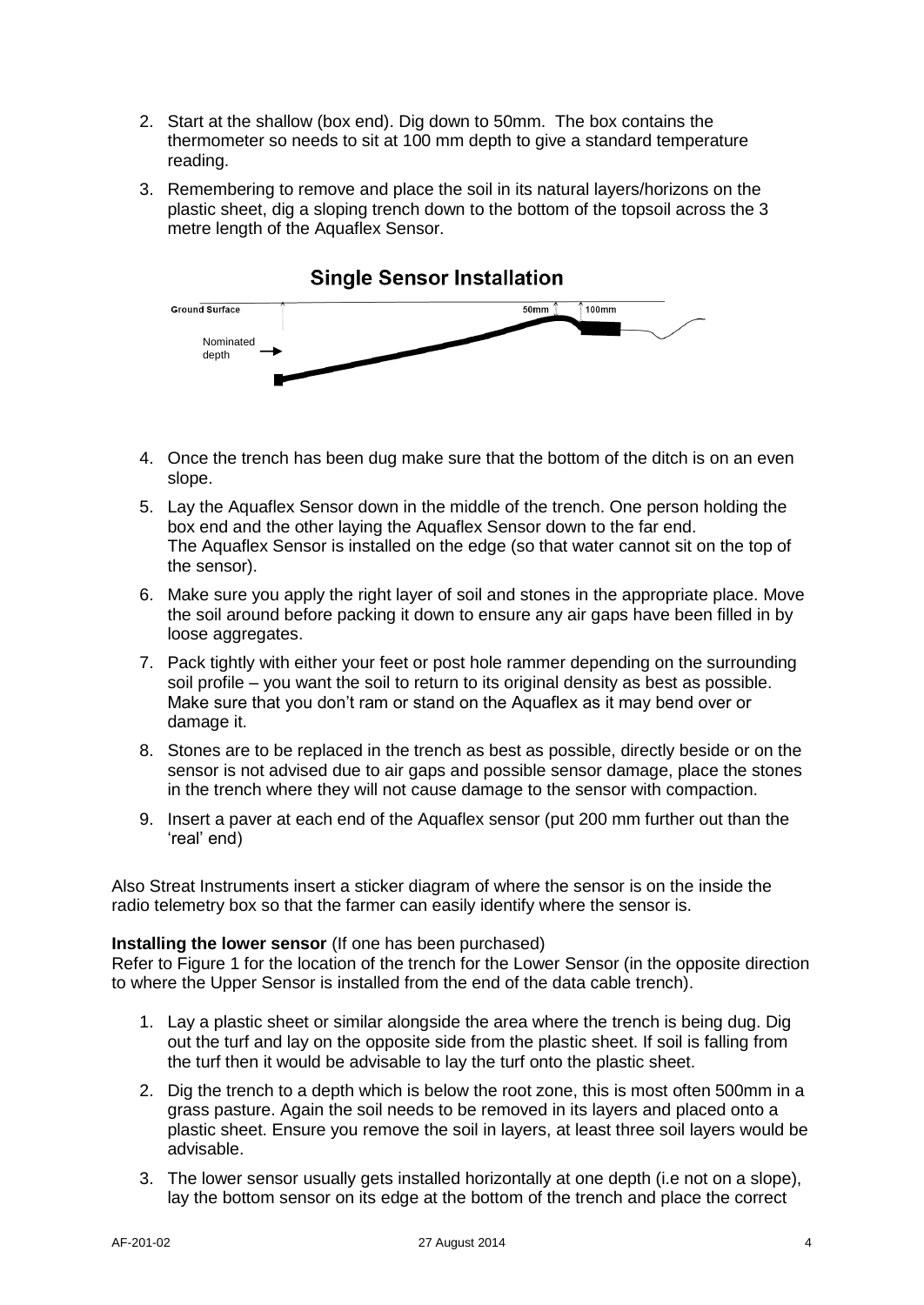layer of soil /stones around it. Place the soil, around the sensor to and move the soil around to ensure any large air gaps are filled in by loose soil.

- 4. Make sure you apply the right layer of soil and stones in the appropriate place. Stones are to be replaced in the trench as best as possible, directly beside or on the sensor is not advised due to air gaps and possible sensor damage, place the stones in the trench where they will not cause damage to the sensor with compaction. This is most important if you want you Aquaflex Sensor to work properly and accurately as soon as possible.
- 5. Fill in the trench slowly making sure the soil from each level is replaced as it was removed. Pack tightly with either your feet or post hole rammer depending on the surrounding soil profile – you want the soil to return to its original density as best as possible. Make sure that you don't ram or stand on the Aquaflex as it may bend over or damage it.
- 6. Once the Aquaflex trench has been filled, complete filling the cable trench and replace the turf.
- 7. Replace the turf and ram or roll the top of all the trenches with the digger tracks as long as no risk of over-compaction is present.
- 8. Advise the land owner of the maintenance that is necessary to gain accurate data, it is easiest to give them a copy of the maintenance guidelines which include heavy rolling, installing an outrigger etc etc.



# **Helpful Pictures**

Soil removed and placed in three layers. Top sensor being installed to 25mm at the deep end.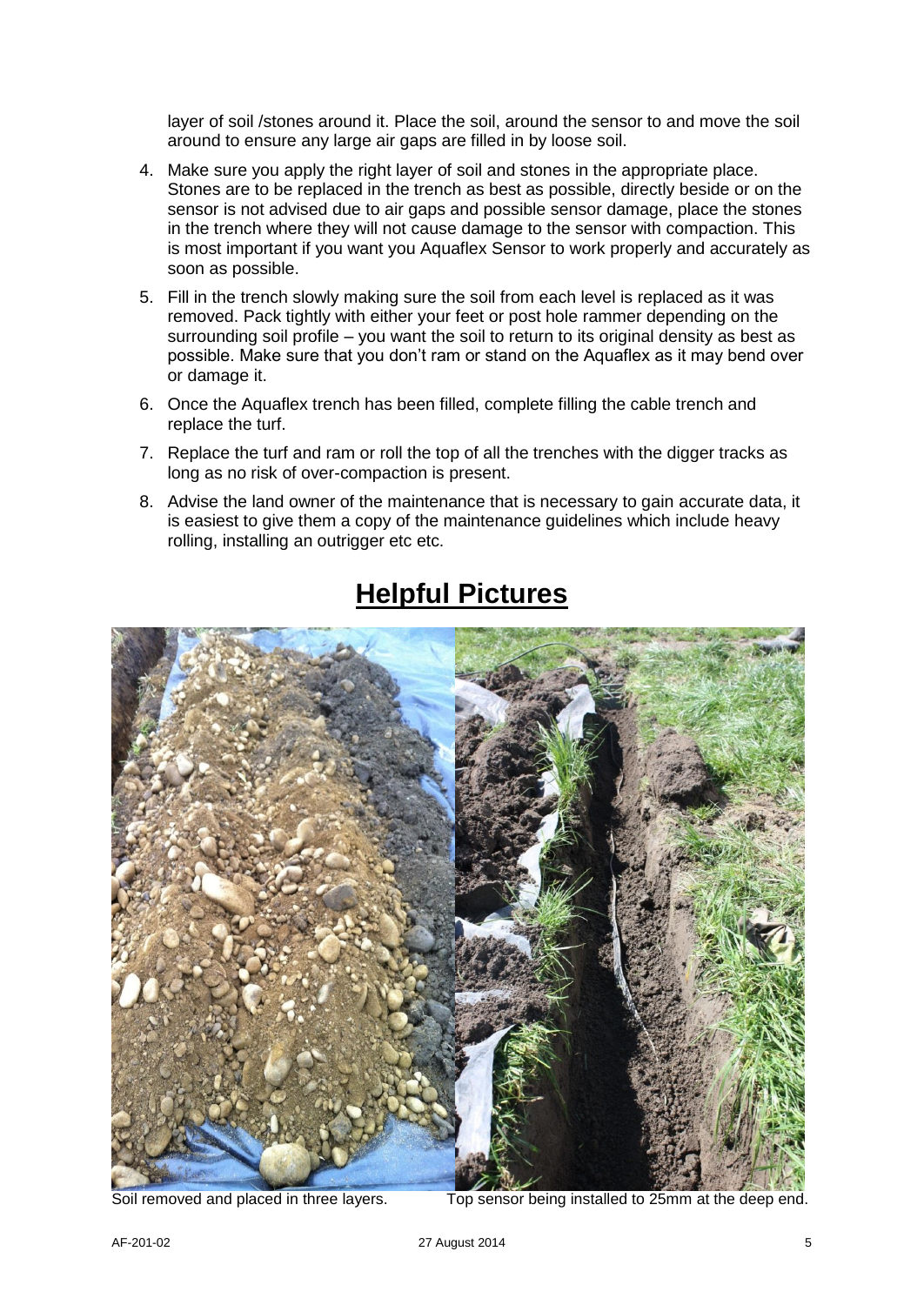#### *Documentation*





**Please draw an Arrow to show North on the diagram. Note the upper and lower can be installed in either direction.**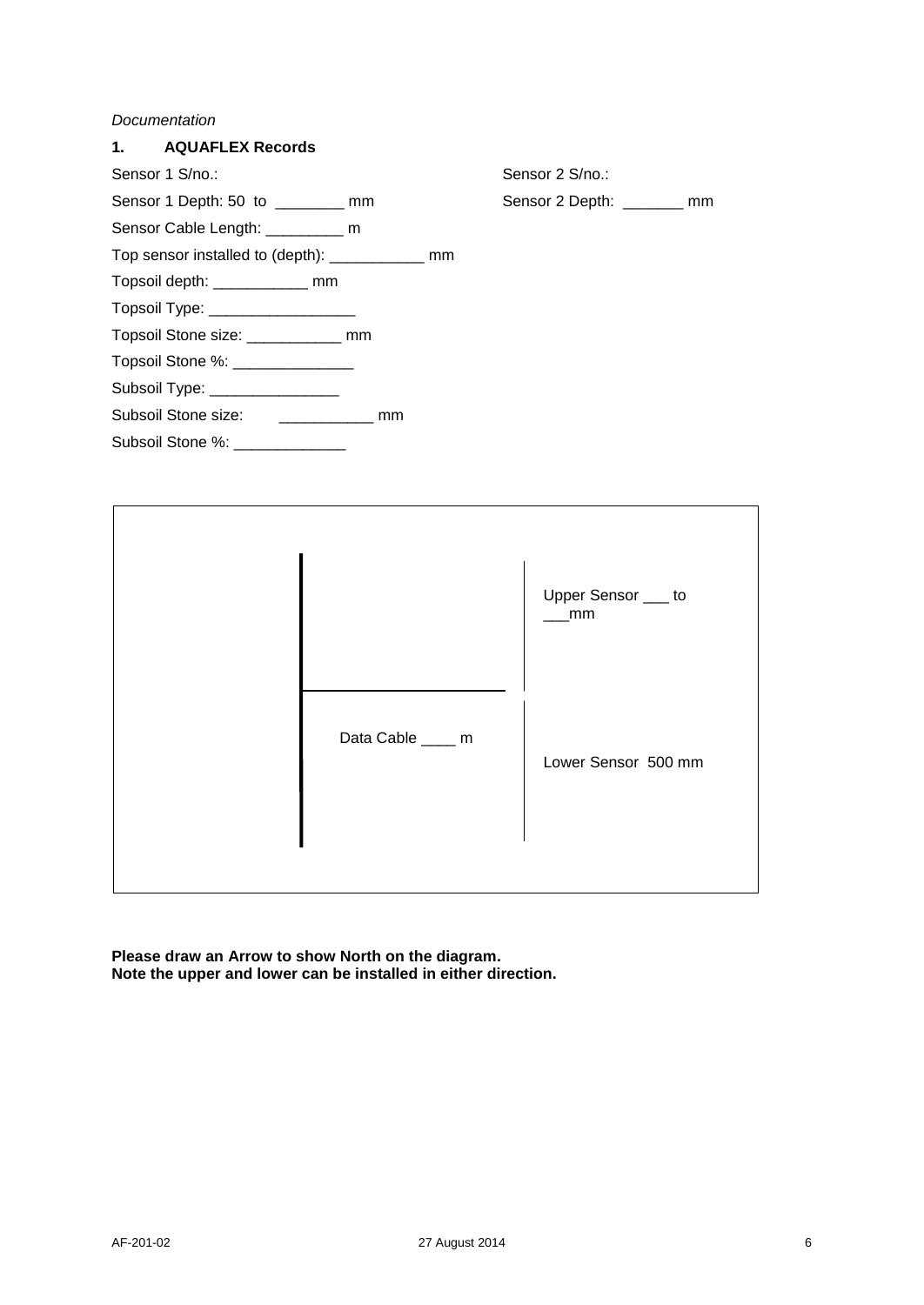# **Converting the Signal to Soil Moisture or Temperature**

**4 - 20mA Outputs** For Moisture: *Moisture (%) = 3.75 x C - 15* For temperature: *Temp (°C) = 3.75 x C – 25*

Where C is the output current in mA.

**When a 125 Resistor is Used to Convert the 4 - 20mA Signal to a 0.5 to 2.5 volt Signal** For Moisture:

Moisture  $(\% ) = 30 \times V - 15$ 

For temperature:

Temp ( $^{\circ}$ C) = 30 x V - 25

Where V is the output voltage.

# **Electrical Connections**

| <b>Wire Colour</b> | <b>Description</b>                                      |  |  |
|--------------------|---------------------------------------------------------|--|--|
| Red                | Sensor power +ve, 6.0 to 26 Volts.                      |  |  |
| <b>Black</b>       | Sensor ground, 0 Volts                                  |  |  |
| Violet             | Not Used                                                |  |  |
| White              | Moisture output, mA +                                   |  |  |
| <b>Blue</b>        | Moisture output, 4-20 mA.<br>Moisture output, mA -      |  |  |
| <b>Brown</b>       | Temperature output, mA +                                |  |  |
| Orange             | Temperature output, 4-20mA.<br>Temperature output, mA - |  |  |
| Yellow             | Factory only, do not connect.                           |  |  |

**Note:** The Sensor Ground and mA - cores are connected internally within the sensor, therefore this sensor is not suitable for situations that require fully isolated outputs.

# **Sensor Fault Indicators**

If a fault occurs, the sensor outputs special signals, as follows:

| <b>Signal</b> (V across $125\Omega$ load) |           |           | <b>Fault condition</b>                                                                                                                                                                    |
|-------------------------------------------|-----------|-----------|-------------------------------------------------------------------------------------------------------------------------------------------------------------------------------------------|
| 0 <sub>m</sub> A                          | 0V        | 0 ppm     | A broken wire or possible failure in the sensor. Check the wiring and<br>repair. Contact your distributor if wires are intact.                                                            |
| 1 mA                                      | $0.125$ V | $2.5$ ppm | Moisture reading out of expected range. If this output continues,<br>contact your distributor. (Note: sensors will often give this output<br>when in air, before burial – this is normal) |
| 2 <sub>m</sub> A                          | 0.250V    | $5.0$ ppm | Low battery or supply voltage. Replace the batteries or check power<br>supply.                                                                                                            |
| 3 <sub>m</sub> A                          | 0.375V    | $7.5$ ppm | Critical sensor settings have been lost. Contact your distributor.                                                                                                                        |